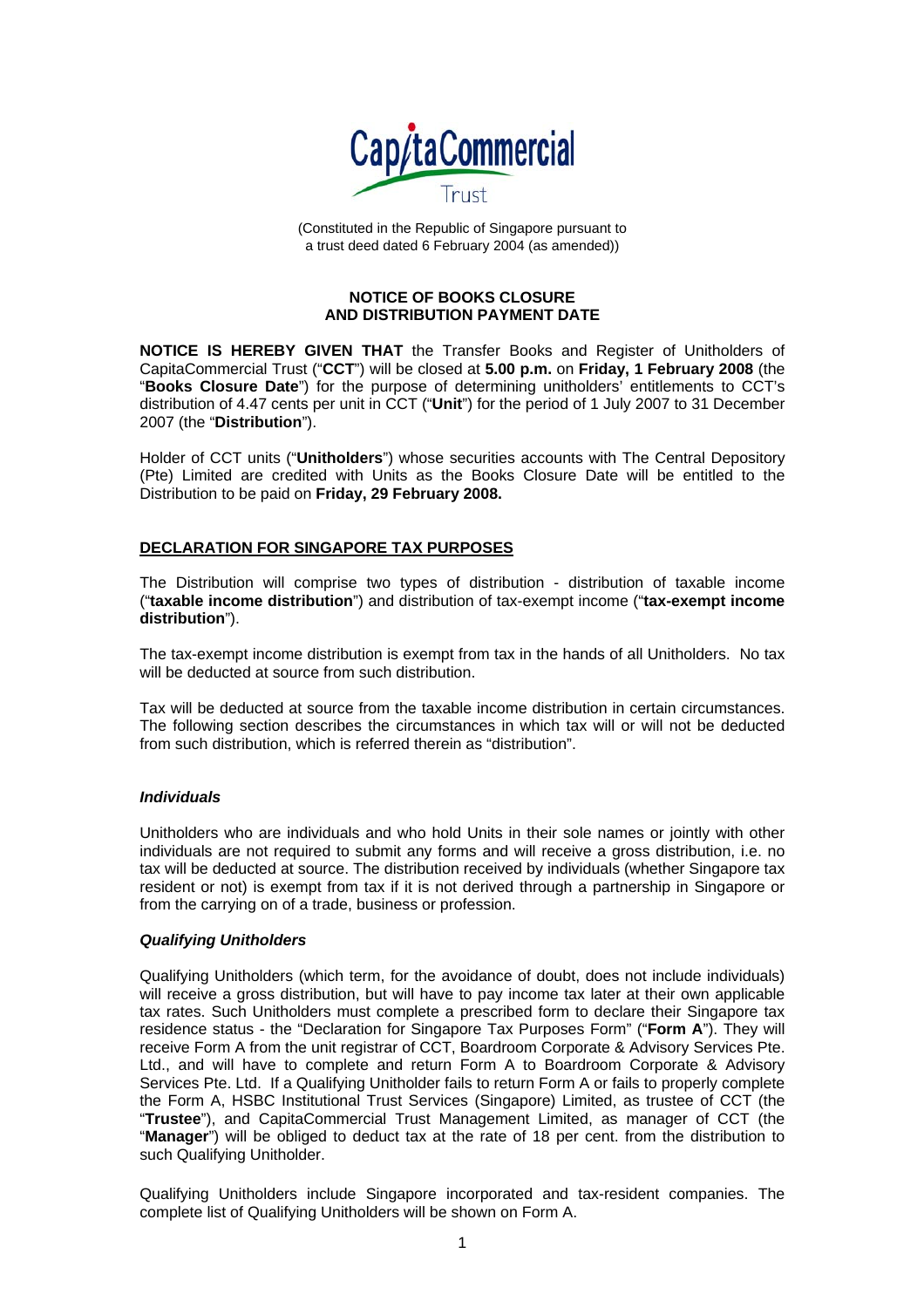## *CPF/SRS Funds*

Unitholders who have purchased their Units using moneys from their Central Provident Fund ("**CPF**") accounts or Supplementary Retirement Scheme ("**SRS**") accounts will receive a gross distribution which is tax-exempt. There is no need for such Unitholders to fill up any forms.

## *Foreign (Non-Individual) Unitholders*

Foreign (non-individual) Unitholders who meet certain conditions will receive their distribution net of 10 per cent. tax. Such Unitholders must complete Form A to declare their status in relation to these conditions. They will receive Form A from Boardroom Corporate & Advisory Services Pte. Ltd. and will have to complete and return Form A to Boardroom Corporate & Advisory Services Pte. Ltd. The Trustee and the Manager will be obliged to deduct tax at the rate of 18 per cent. from the distribution if Form A is not returned within the stipulated time limit or is not properly completed.

#### *Nominee Unitholders*

Nominees who hold their Units for the benefit of individuals and Qualifying Unitholders will receive a gross distribution. Nominees who hold their units for the benefit of qualifying foreign (non-individual) investors will receive a distribution net of 10 per cent. tax. This is provided the nominees furnish certain particulars of the beneficiaries to the Trustee and the Manager. These particulars are to be provided together with a declaration by the nominees of the status of the beneficiaries.

Nominees will receive the Declarations by Depository Agents for Singapore Tax Purposes Form ("**Form B**") from Boardroom Corporate & Advisory Services Pte. Ltd. and will have to complete and return Form B to Boardroom Corporate & Advisory Services Pte. Ltd. The Trustee and the Manager will be obliged to deduct tax at the rate of 18 per cent. from the distribution if Form B is not returned within the stipulated time limit or is not properly completed.

# *Joint Unitholders and All Other Unitholders*

Unitholders who hold their Units jointly (other than those held jointly by individuals) as well as Unitholders who do not fall within the categories described above will receive their distribution net of 18 per cent. tax. These Unitholders do not need to return any forms.

#### **IMPORTANT REMINDER**

### *Last Date and Time for Return of the Forms*

Boardroom Corporate & Advisory Services Pte. Ltd. will despatch the relevant forms to Unitholders on or around 6 February 2008.

Unitholders must complete and return the applicable form to Boardroom Corporate & Advisory Services Pte. Ltd.'s office by **5.00 p.m.** on **Tuesday, 19 February 2008** in order to receive a gross distribution or a distribution net of 10 per cent. tax, as the case may be.

#### **DECLARATION IN INCOME TAX RETURN**

The distribution is considered as income for the year 2007. Beneficial owners of the distribution, other than those who are exempt from tax on the distribution or who are entitled to the reduced tax rate of 10 per cent., are required to declare the gross distribution as taxable income in their income tax return for the year of assessment 2008.